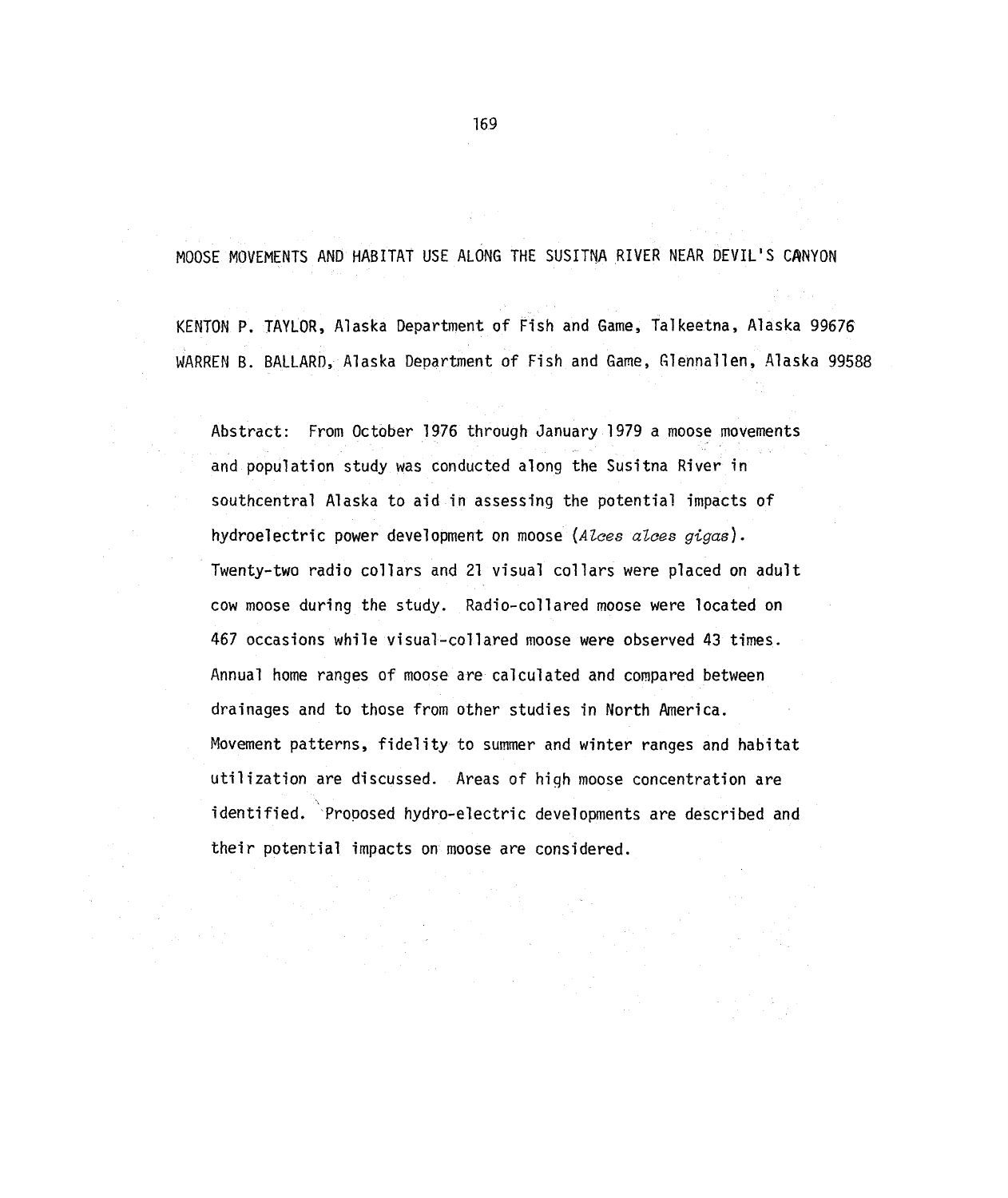The merits of utilizing the Susitna River to provide Anchorage and Fairbanks, Alaska with hydro-electric power, have been the subject of a: number of feasability studies since 1948. Proposals have ranged from a two to twelve dam system. Most recently, the Devil's Canyon-Watana Creek two dam system was selected by the U.S. Army Corps of Engineers as the most viable of several alternatives.

The Susitna River drainage, located south of the Alaska Mountain Range in south-central Alaska, has long been recognized as an extremely rugged wilderness area of high esthetic appeal and as an important habitat area to a variety of wildlife species (Ak. Dept. Fish & Game, unpubl. data). Large numbers of moose *(Alaes alaes)* and caribou *(Rangifer*  tarandus) have historically inhabited the Susitna River Basin. The recent upsurge of interest in providing hydro-electric power by damming the Susitna River has focused attention on the potential impact of this action on wildlife. Although many species of animals could potentially be influenced, studies to date have focused on ungulate populations, primarily moose. The purpose of this report is to present our findings on moose movements and habitat use in and adjacent to the proposed impoundment areas and to discuss the potential impacts of the hydroelectric projects.

#### DESCRIPTION OF PROPOSED HYDROELECTRIC PROJECTS

The Devil's Canyon-Watana Creek two dam system would theoretically provide 6.1 billion kilowatt hours of electrical power annually from a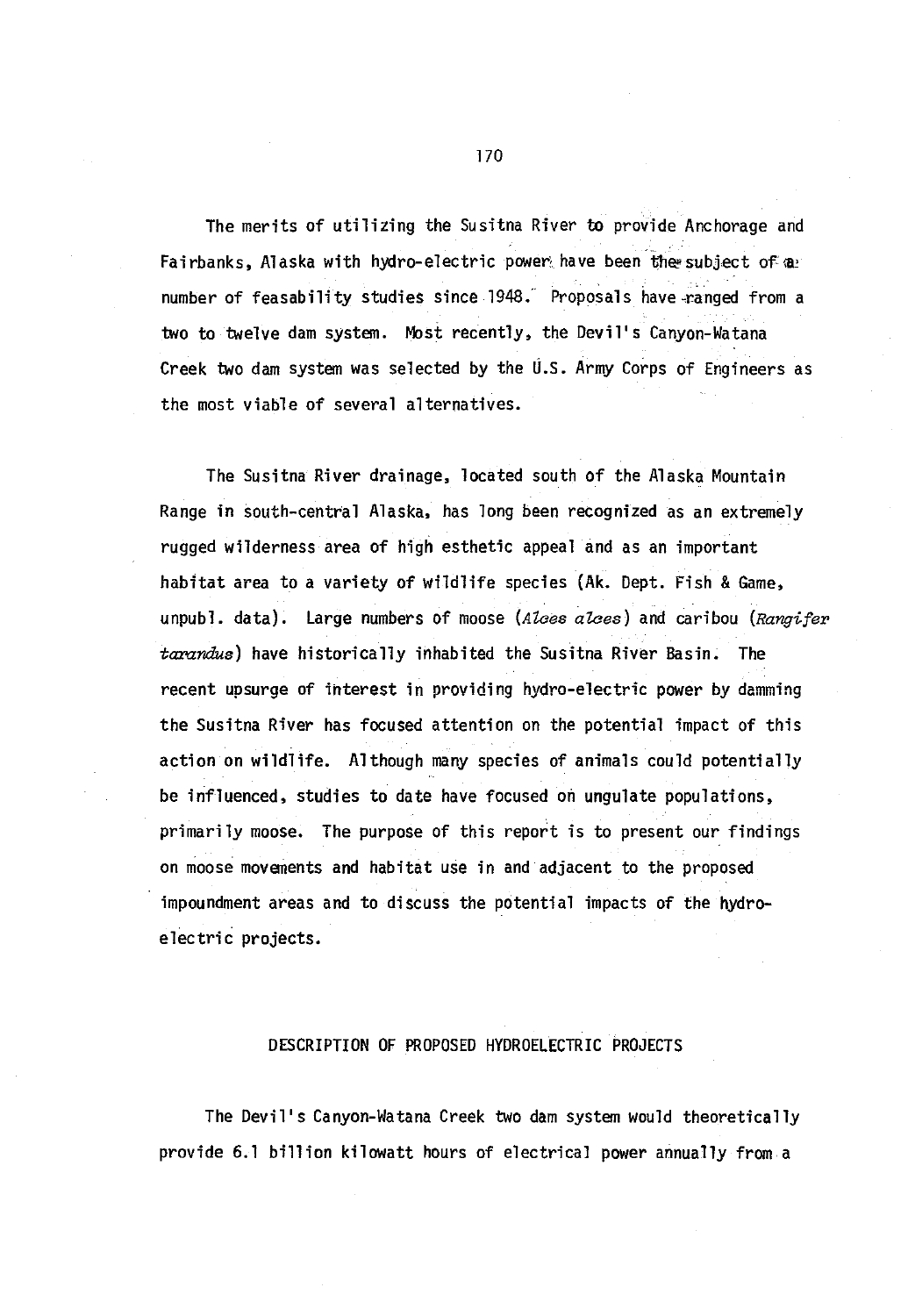dependable capacity of 1,568 megawatts {Ak. Dist. Army Corps Engineers 1975). The Devi1's Canyon dam would be a concrete structure 193m high, while the Watana dam would be a rock fill impoundment rising 247m above the river bottom. A 103 km road from Chulitna to the Watana site, including a 198 m bridge across the Susitna would be constructed for transporting materials and personnel to the dam sites. 586 km of transmission line corridors, 57-64 m wide, would be cut across the mountains between Anchorage and Fairbanks. Warehouses, vehicle storage buildings and permanent living quarters would be erected at the dam sites. The total projected cost. of completing this project is 2.6 billion dollars (Ak. Dist. Army Corps Eng. 1977). The estimated annual cost of operation for 100 years following completion is 104 million dollars. Construction and maintenance of this system would constitute the largest hydro-power project in North America (Gravel 1977).

Construction of both proposed dams would inundate 20,700 hectares of the river valley, 132 km upstream to a point between the Tyone and Oshetna Rivers (U.S. Fish and Wildl. Serv. 1975). Water levels of the Devil's Canyon reservoir are expected to remain almost constant, but may fluctuate up to 55 m (op. cit.). The Watana reservoir is projected to have seasonal fluctuations up to 78 m. Downstream flow is expected to be maintained at a relatively constant rate between 230 and 280 cubic meters per second (ems) eliminating the flooding action that presently occurs each spring when downstream flows may be as high as 2,550 ems (Ak. Dist. Army Corps Eng. 1975).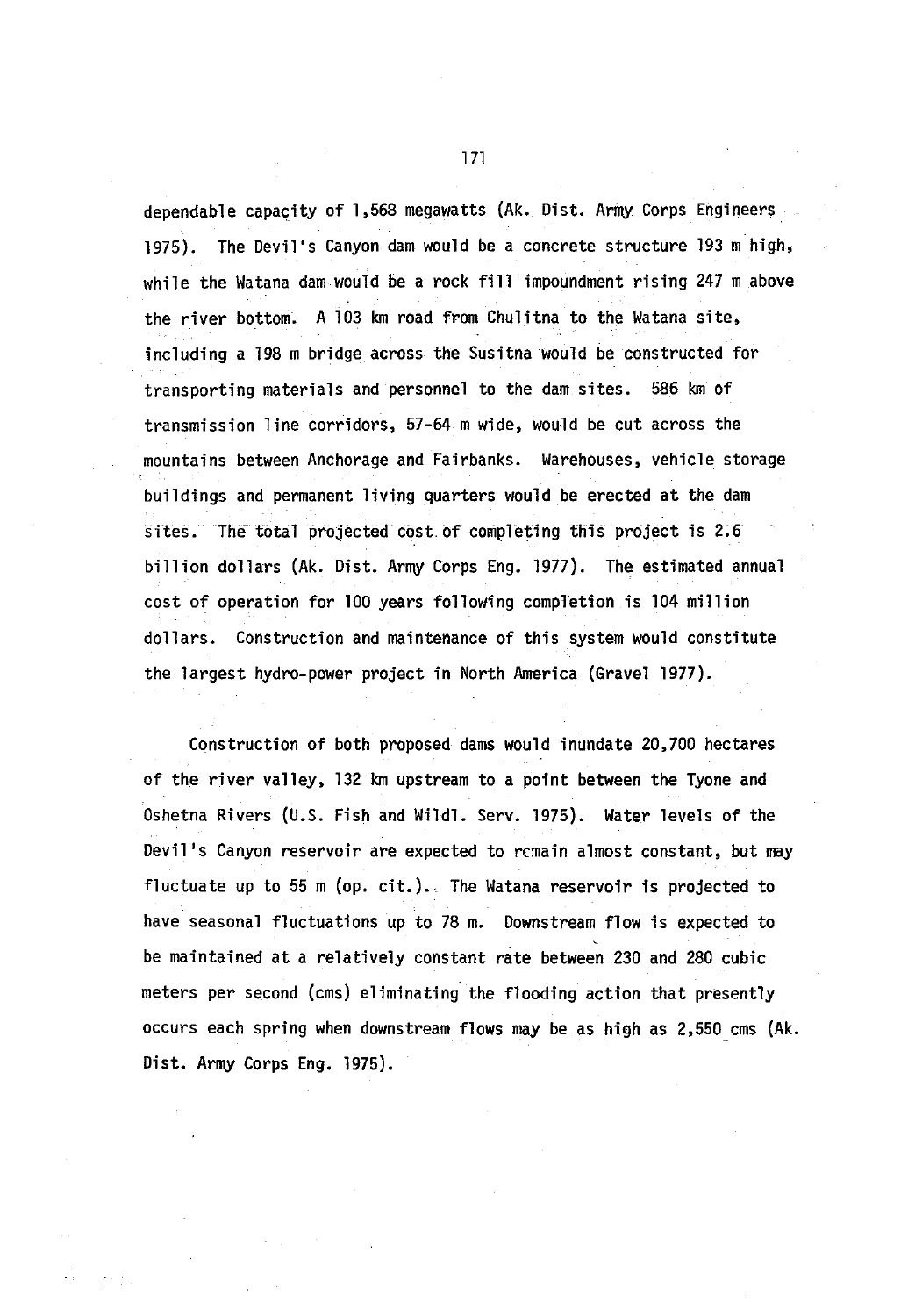## STUDY AREA

Moose were studied in that portion of the Susitna River Basin lying between latitudes 60°30'-63°15' north and longitudes 146°30'-149° west (Fig. 1). The landscape is primarily mountainous and ranges in elevation from 300 to 1900 m. Semi-arid conditions dominate this area of the basin. Temperatures are generally cool in the summer and overcast days are common. Snowfall is usually moderate and ground accumulation seldom exceeds one meter (U.S. Soil Cons. Ser. 1976-78). Prevailing winds are from the east and north. Strong winds along the river are common during any season.

Along the banks of the Susitna and its tributaries from the Maclaren River to Devil Creek the dominant vegetative cover type is black spruce *(Piaea* mariana) interspersed with muskeg bogs on the basin floor. Occasional stands of cottonwood *(PopuZus triahoaarpa)* are found on islands in the river. Understory vegetation in spruce forests includes highbush cranberry *(Vibernum edule)*, devil's club *(Echinopanax horridum)*, blueberry *(Vaaainium* spp.), lowbush cranberry *(Vaaainium vitis)* and several representatives of the rose and grass families. Hardwoods such as aspen *(Populus tremuloides)* and birch *(Betula papyrifera)* are often found interspersed among the spruce, predominantly on south-facing slopes. White spruce *(Piaea gZauaa)* replaces the smaller stunted black spruce on better drained soils. The forest understory above 800 m contains blueberry, lowbush cranberry, Labrador Tea *(Ledum* spp.), fireweed *(EpiZobium* spp.), crowberry (*Empetrum nigrum*) and several mosses and lichens.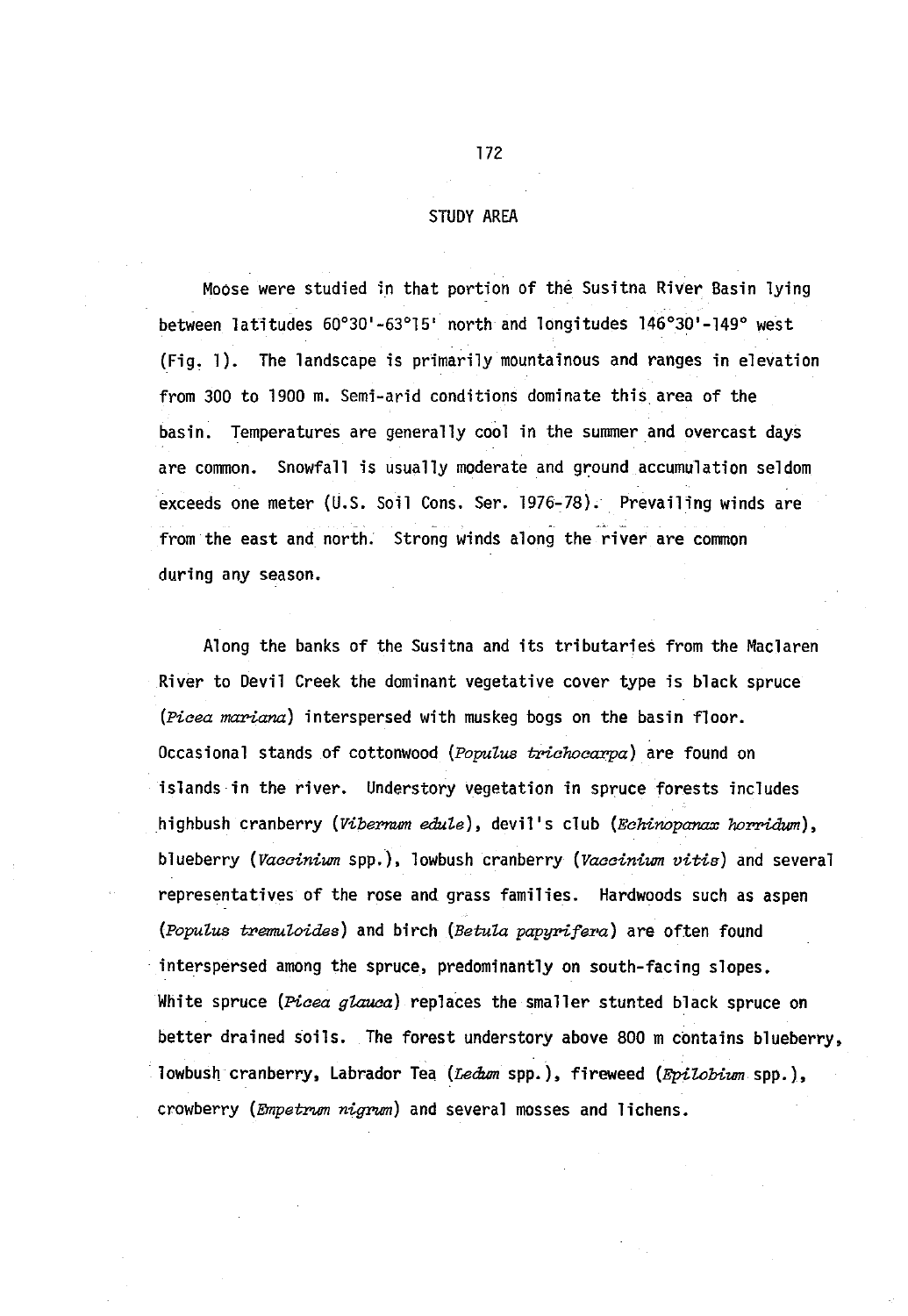

Figure 1. Devil's Canyon proposed hydroelectric project moose movement study area.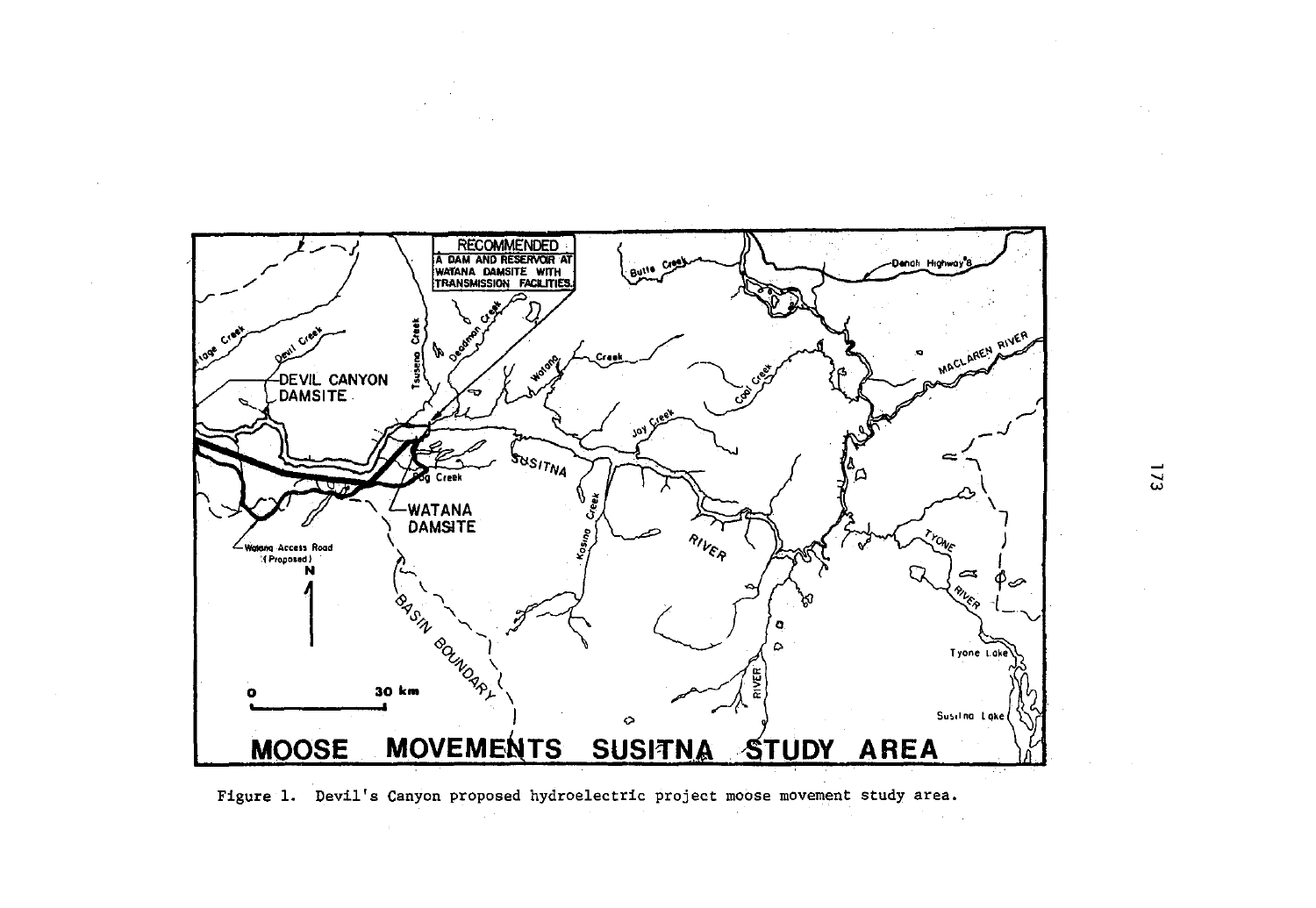Alder *(Alnus* spp.) is the predominant woody plant between timberline and alpine tundra particularly along the headwaters of streams. Willow  $\alpha$ *(salix* spp.) exists throughout the study area but occurs most frequently at timberline and riparian sites. Alpine tundra extends above the alder zone to about 1200 m.

#### METHODS

A totai of 43 moose were captured during October 1976, March 1977, and August 1978 along the Susitna River from its confluence with the Maclaren River downstream to Devil Creek. They were darted with 23 to 29 mg of succinylcholine chloride from a Bell 206B Jet Ranger helicopter employing standard techniques in use throughout Alaska {Franzmann et a1. 1974). All captured moose were marked with plastic flagging affixed with metal ear tags. Twenty-two moose were fitted with radio collars manufactured by AVM Instrument Company (Champaign, Illinois). Numbered canvas collars were placed on 21 moose. Small {presumably yearling) moose were generally avoided during the coilaring operation.

A first incisor was taken from the lower jaw of each moose for age determination (Sergeant and Pimlott 1959). Blood and hair samples were also taken to aid in assessing physiological condition using methods described by Franzmann et al. (1975). Total body length and girth measurements were taken when time permitted and general physical condition was assessed according to criteria developed by Franzmann.and Arneson {1973). Cows captured in March were rectally palpated to determine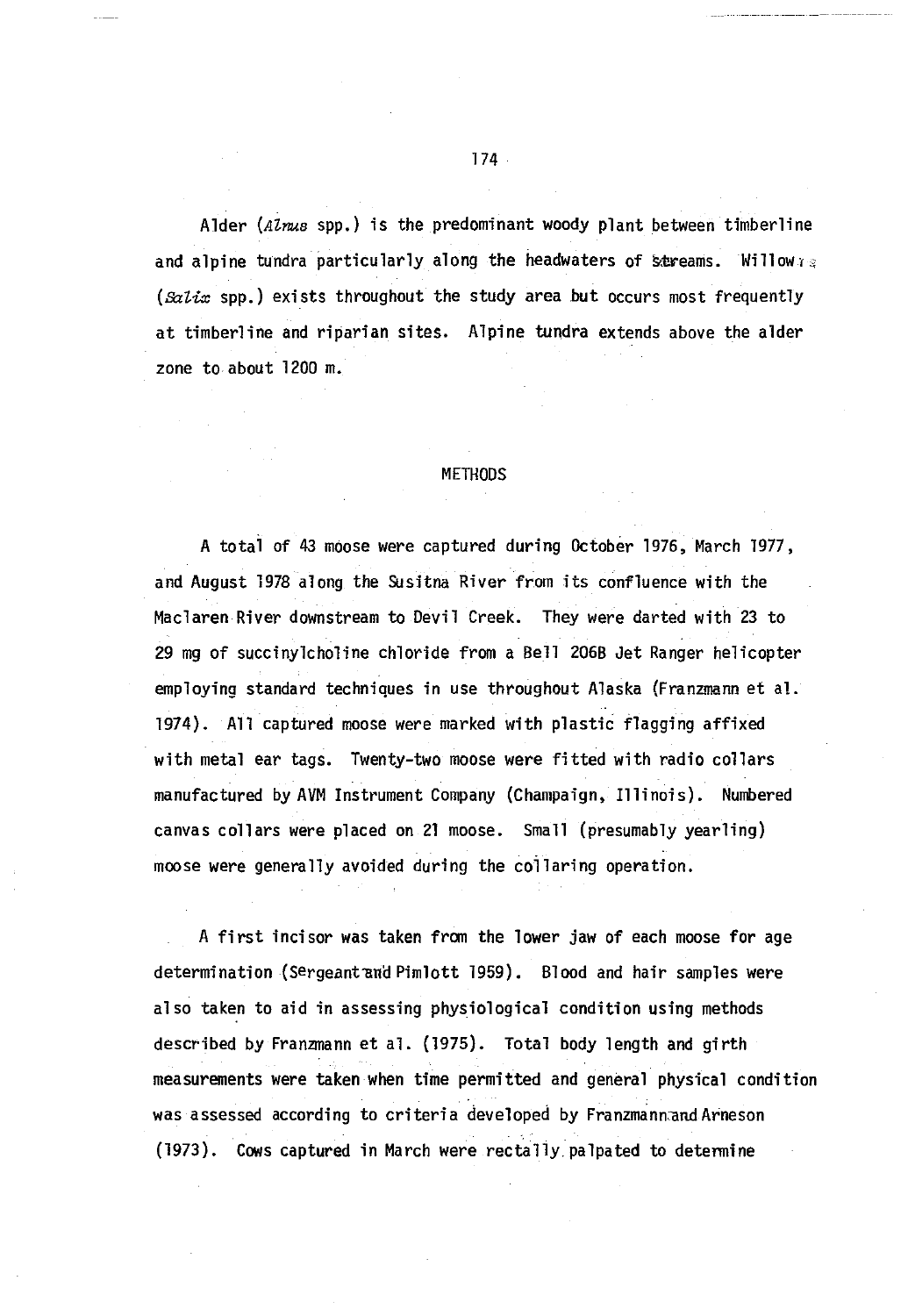pregnancy (Greer and Hawkins 1967). Results of pregnancy tests and physical condition assessments were reported in Ballard and Taylor (1978).

Radio tracking flights were made at least once a month 1n either a Piper PA-18 Supercub or a Stol Cessna 180 equipped with two directional Vagi antennas connnected to a portable receiver manufactured by AVM Instrument Company. Tracking methods were similar to those described by Mech (1974). During and for six weeks following parturition, flights were increased to approximately every 3 to 5 days to assess productivity and survival of calves. Radio locations, vegetation type and miscellaneous notes were recorded for each observation. Locations were mapped on U.S. Geological Survey topographical maps (scale 1:250,000). Range sizes were computed by including the total area within the outermost observation points for a given moose. Dominant vegetation at each moose observation was classified in one of nine groups: open spruce (trees with average space of 6 or more meters apart}, medium spruce (trees with average space 3-5 meters apart), dense spruce (trees less than 3 meters apart}, spruce/hardwood (spruce mixed with aspen, birch or cottonwood), alder, alpine tundra, upland willow, riparian willow and marsh.

## **RESULTS**

Four hundred sixty-seven observations of radio-collared moose were recorded during this study. Visual collars were observed on 43 occasions. Movement behavior ranged from sedentary to migrations in excess of 150 km.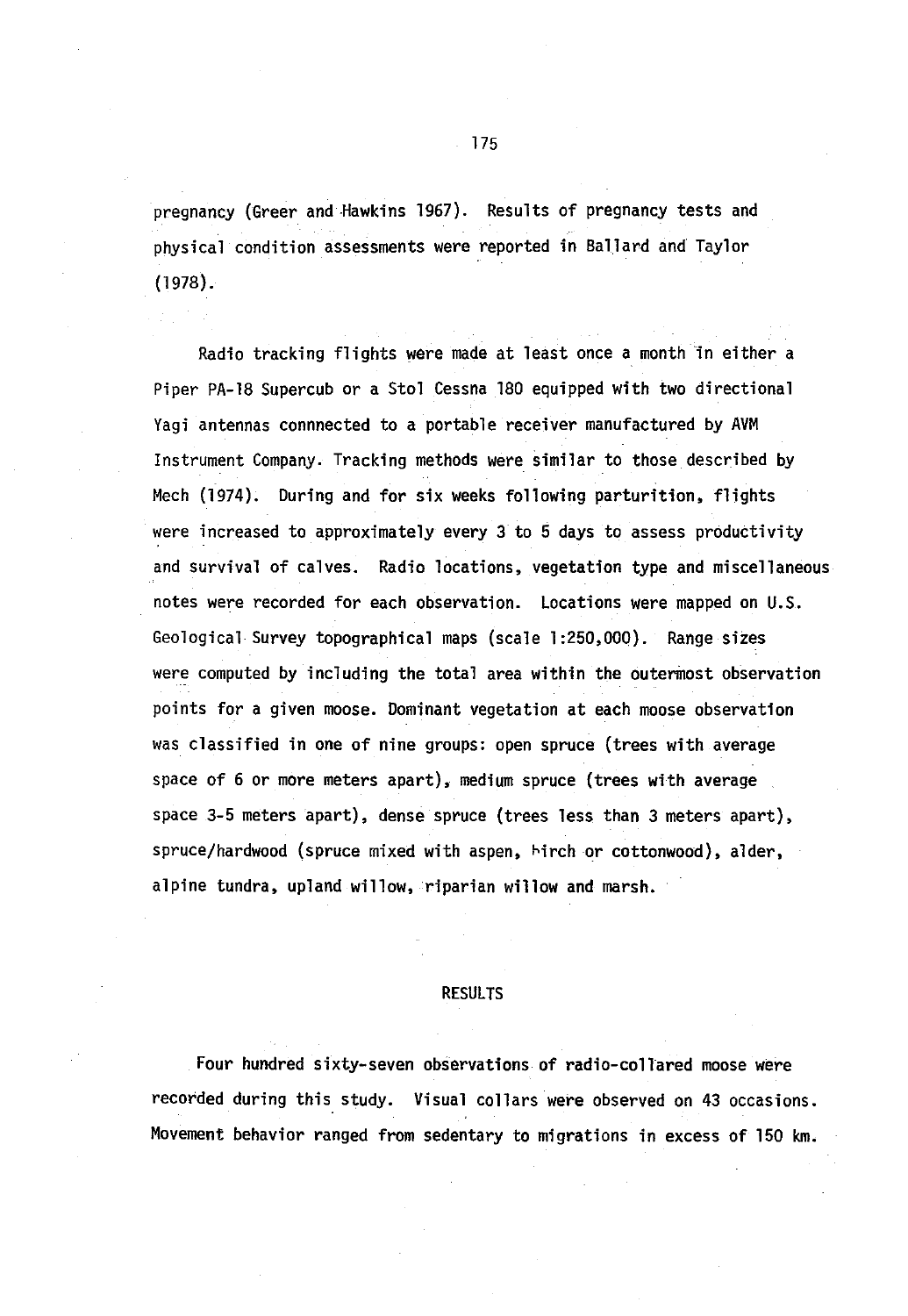Some individual radio-collared animals ranged as far as 70 km north, 150 km east and 100 km south of the capture locations. Little migratory behavior was noted in the western portion of the study area. · Extensive seasonal migrations were most evident in those moose radio-collared east of Jay Creek (Figure 2). Long migrations from. summer range along the Maclaren River and Clearwater Creek to wintering areas near the mouth of the Oshetna River and along the Tyone River were repeated annually, Some interchange from Butte Creek to Watana Creek and from Jay Creek to Coal Creek was also evident. Migrations from lower Butte Creek to the mouth of the Tyone River occurred during two of the three winters of this study when snow depths were greatest (U.S. Soil Cons. Service 1976-1978).

Radio-collared moose crossed the Susitna River a minimum of 27 times, 20 (74%) of which were in the vicinity of the proposed impoundment areas. Eleven (50%) crossed the river at least once. No moose were actually observed crossing the river during radio monitoring flights, but it could be inferred from the data that most crossings took place downstream from the mouth of Fog Creek and upstream from the mouth of Jay Creek. Most river crossings were associated with seasonal migratory movements. Once moose reached their destinations they tended to remain there throughout the season and did not wander back and forth across the river. During the winter, however, numerous tracks along and across the river were recorded, indicating that moose wintering along the riverbanks moved freely back and forth as long as the river remained frozen.

Total ranges occupied by radio-collared moose varied from 43 km2 to 1104  $km^2$  in size (Table 1). Most were substantially larger than those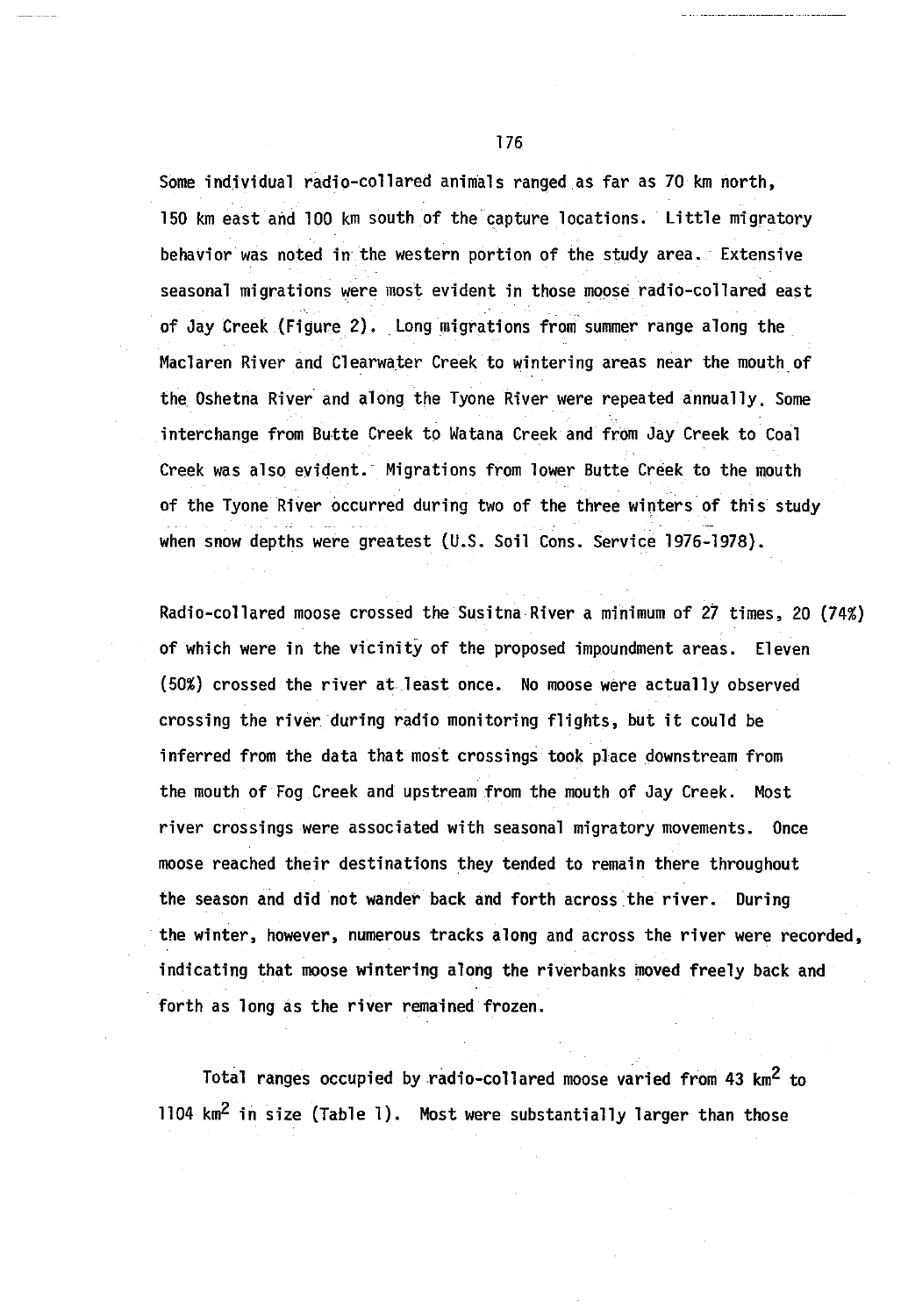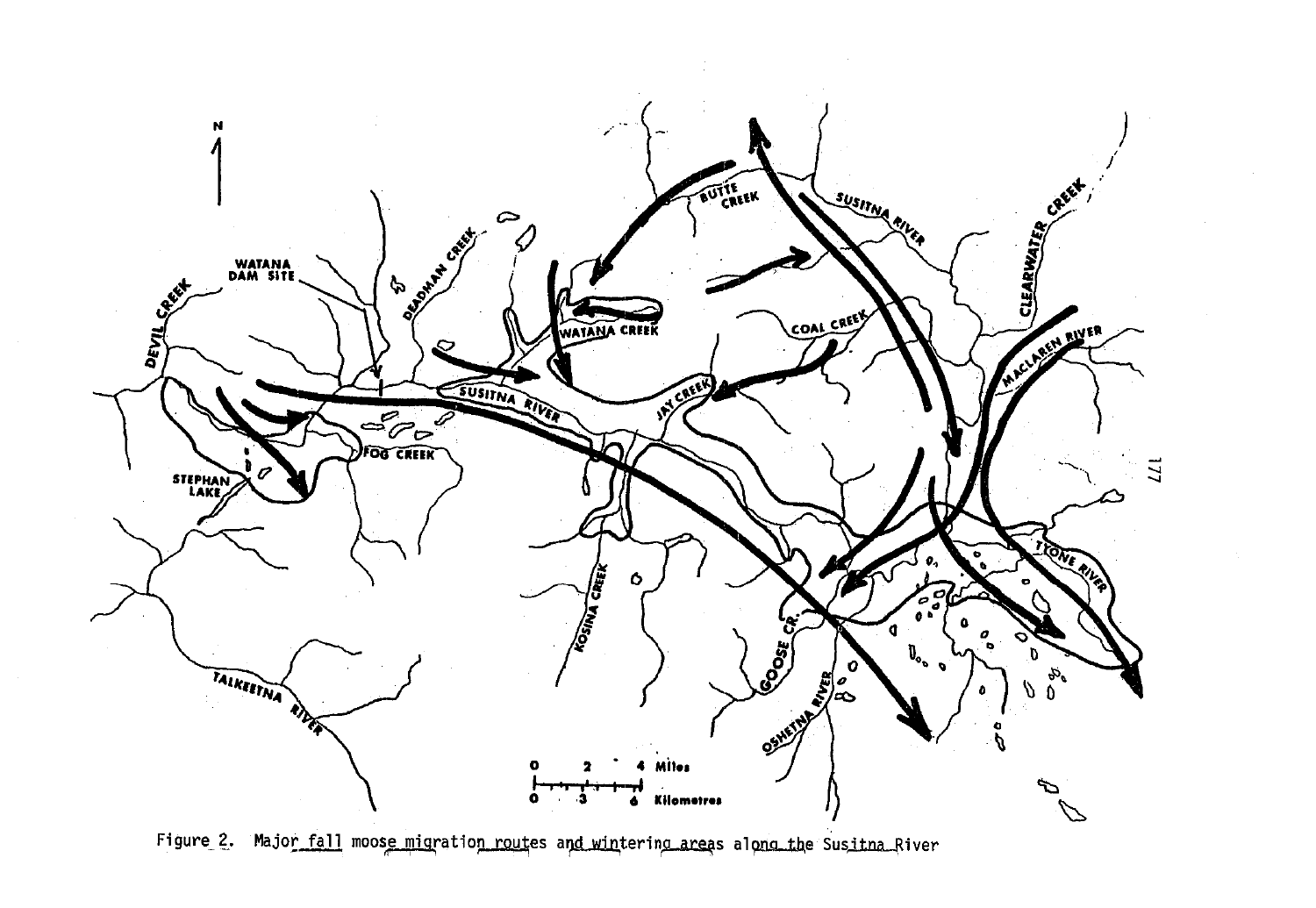| Moose<br>Number              | Number of<br>Observations | Summer (1978)<br><b>Range</b> <sub>2</sub> Size<br>(km≦) | Total<br>Range <sub>o</sub> Size<br>(km <sup>2</sup> ) | Distance Between<br>Summer and Winter<br>Ranges (km) | Minimum No.<br>River<br>Crossings |           |
|------------------------------|---------------------------|----------------------------------------------------------|--------------------------------------------------------|------------------------------------------------------|-----------------------------------|-----------|
|                              | $\frac{24}{25}$<br>22     | 13<br>26<br>14                                           | 43<br>113<br>88                                        | None<br>11<br>None                                   |                                   |           |
|                              |                           |                                                          | 47<br>63                                               |                                                      |                                   |           |
| 10                           | 28<br>23<br>15            | 16                                                       | 277<br>69<br>90                                        | None<br>None<br>None                                 | ***                               |           |
| 11<br>12<br>13               | 22<br>26<br>25            | 10<br>40                                                 | 92<br>74<br>66                                         | None<br>None<br>None                                 |                                   | $\approx$ |
| 14<br>15<br>16<br>$17 -$     | 5<br>42<br>27             | 119<br>29<br>29                                          | $172*$<br>188<br>$76***$ .                             | <br>--<br>None<br>None                               |                                   |           |
| 18<br>19<br>20               | 23<br>40<br>42<br>28      | 319<br>29<br>55                                          | 602<br>727<br>698                                      | 24<br>40<br>52                                       |                                   |           |
| 21<br>$22 -$<br><b>TOTAL</b> | 30                        | 16<br>63<br>$x=55.7$                                     | 1104<br>1030<br>$x = 295.7$                            | 90<br>45                                             |                                   |           |
|                              |                           |                                                          |                                                        |                                                      | 27                                |           |

Tablel. Number of observations, range sizes, distance between summer and winter ranges and minimum number of river crossings of radio-c ollared moose along the Susitna River.

\* Small sample size of observations

\*\* Atypical emigration of approximately 170 km during fall not included in computation \*\*\* Moose observed on island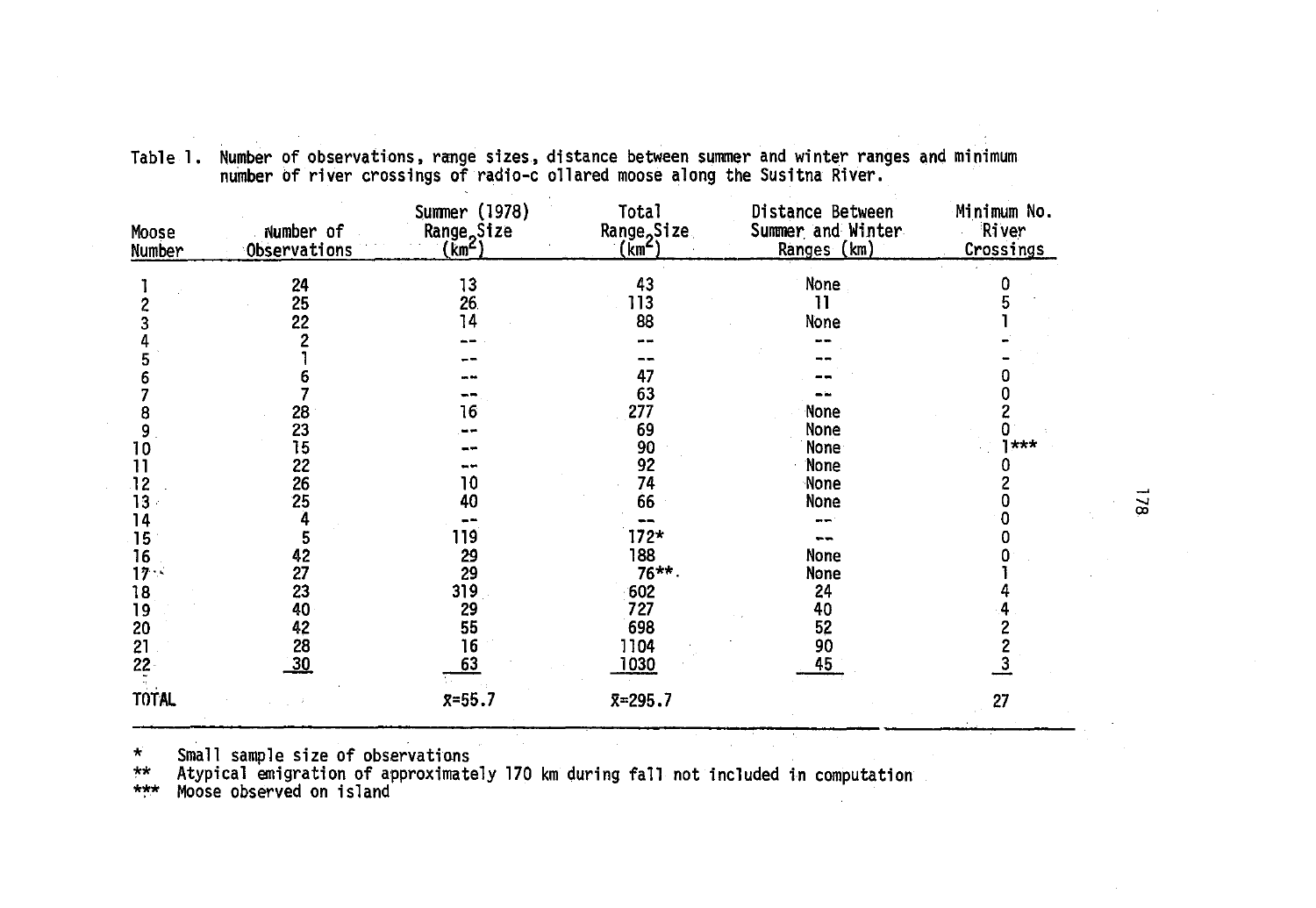found by Didrickson and Taylor (unpublished data) in the Peters Hills, approximately 80 km southwest of the Susitna study area. Substantiallysmaller ranges were occupied in the rugged terrain between Devil's Canyon and Jay Creek than to the east where the terrain becomes more open and level. All sedentary radio-collared moose inhabited the area west of Jay Creek.

Summer range sizes varied from 10  $\text{km}^2$  to 319  $\text{km}^2$  in 1978. These ranges \_were substantially larger than those found by LeResche (1974) \_who concluded that home range seldom exceeds  $5-10$  km<sup>2</sup> during a given season. Fidelity to summer range was greater than to winter range. Of 14 radiocollared moose alive through 1978, 10 utilized the same ranges during summer 1978 as they inhabited in summer 1977. Six of the 14 utilized the same winter range in both years. Aithough the number of winter observations in any given year was insufficient to- accurately determine winter range sizes, moose appeared to be much less mobile during the winter months. They were generally found in spruce dominated habitats and at lower elevations than in the-summer. Two radio-collared moose in the Watana Creek drainage, however, habitually wintered above timberline along the south-facing windblown slopes in willow/alder habitat.

Habitat types utilized by collared moose were noted during radio tracking flights and observations were categorized into 9 groups (Table 2). Most (70%) collared moose observations were made in spruce dominated habitats, usually in spruce of low to moderate density, interspersed with willows or scrub birch. Fifteen of 20 calves born to radio-collarea cows were first observed in spruce dominated habitats; three were found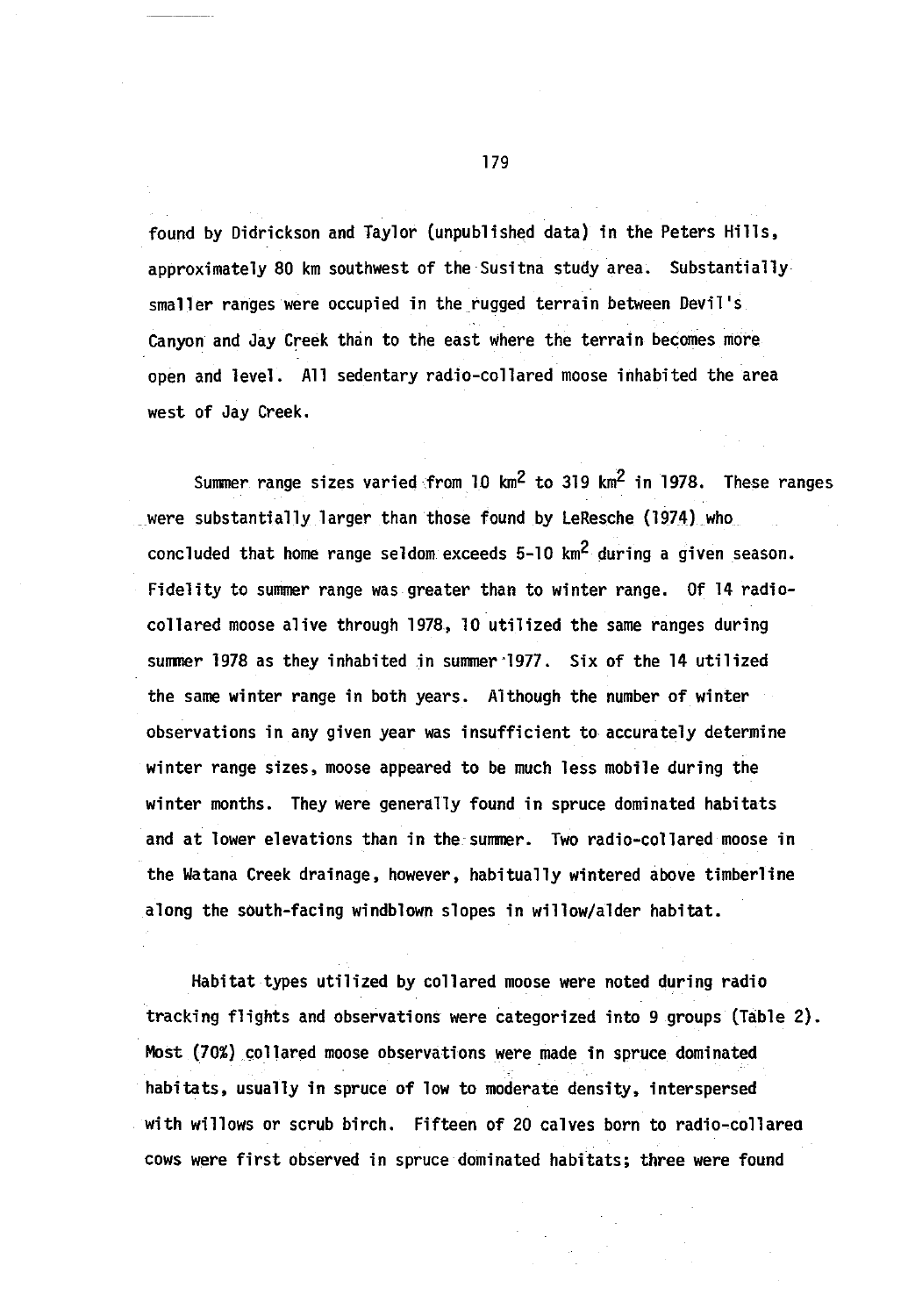in the willow/alder community and two were first noted in marsh areas. Willow/alder habitats at and above timberline Were utilized mostly during the rut. Moose remained in these locations until late in the fall when snow depths approached one meter, at which time they migrated to their wintering areas.

The seasonal distribution and relative abundance of moose in\_ the study area was determined during radio monitoring flights by recording unmarked moose observed in association with radio-collared moose, groups of moose seen incidentally and areas showing signs of extensive utilization by moose. Highest densities were noted throughout the year between Watana and Jay Creeks at elevations from 650 m to 850 m (Figure 2). A major portion of this habitat lies within the area that would be flooded by the proposed Watana reservoir. Winter concentrations of moose were observed along the lower Tyone River west to the mouth of Goose Creek and along the hillsides from Fog Creek to Stephan lake. Concentrations were observed on the south side of the Maclaren River during spring and summer and along the Susitna River from the mouth of Coal Creek to the mouth of the Oshetna River during the breeding season. Few moose were noted during any season on the north side of the river between Devil Creek and Deadman Creek.

# DISCUSSION AND. CONCLUSIONS

Hydroelectric development along the Susitna River would impact both resident and transient moose populations. Analysis of the telemetry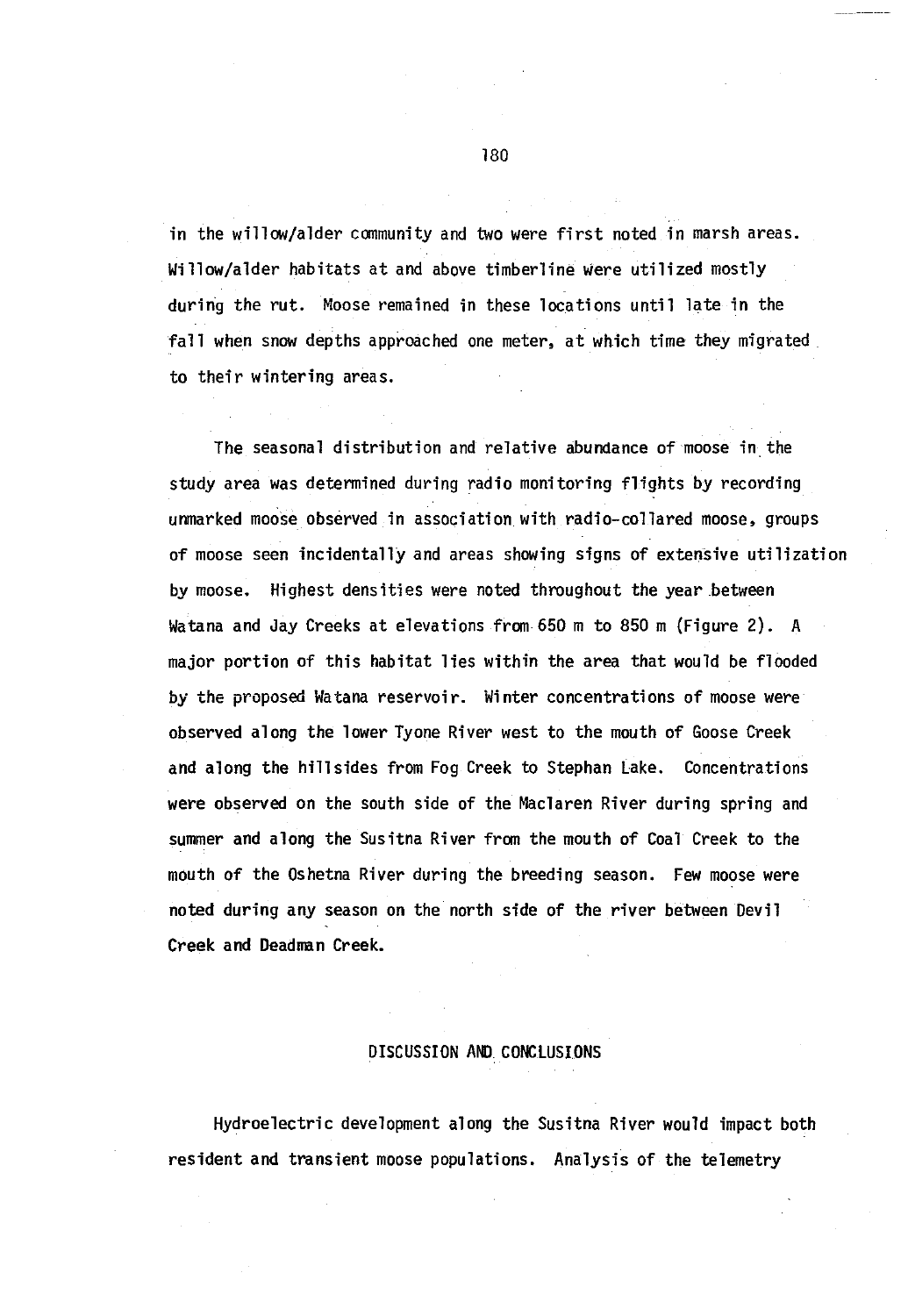| Moose<br>Number       | <b>Total</b><br>Habitat<br>Observations | Open<br>Spruce | Medium<br>Spruce | Dense<br>Spruce | Spruce/<br>Hardwood           | Alpine<br>Tundra | Alder           | Upland<br>Willow | Riparian<br>Willow | Marsh |                               |
|-----------------------|-----------------------------------------|----------------|------------------|-----------------|-------------------------------|------------------|-----------------|------------------|--------------------|-------|-------------------------------|
|                       | 22<br>23                                |                | 9<br>10          |                 | 6<br>$\overline{\phantom{a}}$ |                  | J.              | 2                |                    |       |                               |
|                       | 19                                      | 6              | 10               |                 |                               |                  |                 |                  |                    |       |                               |
|                       |                                         |                |                  |                 |                               |                  |                 |                  |                    |       |                               |
|                       |                                         |                |                  |                 |                               |                  |                 |                  |                    |       |                               |
|                       |                                         |                |                  |                 |                               |                  |                 |                  |                    |       |                               |
| 8                     | 21                                      |                |                  |                 |                               |                  | 6               |                  |                    |       |                               |
| 9                     | ן ו                                     |                |                  |                 |                               |                  |                 |                  |                    |       |                               |
| 10                    | 14                                      |                |                  |                 |                               |                  |                 |                  |                    |       |                               |
| 11                    | 17                                      |                |                  |                 |                               |                  |                 |                  |                    |       |                               |
| 12                    | 23                                      |                |                  |                 |                               |                  |                 |                  |                    |       |                               |
| 13                    | 25                                      |                | 12               |                 |                               |                  |                 |                  |                    |       |                               |
| 14                    |                                         |                |                  |                 |                               |                  |                 |                  |                    |       | $\mathbf{\underline{\infty}}$ |
| 15                    | 5                                       |                |                  |                 |                               |                  |                 |                  |                    |       |                               |
| 16                    | 27                                      |                |                  |                 |                               |                  |                 |                  |                    |       |                               |
| 17                    | $\frac{21}{22}$<br>28                   |                |                  |                 |                               | 2                |                 |                  |                    |       |                               |
| 18                    |                                         |                |                  |                 |                               |                  |                 |                  |                    |       |                               |
| 19                    |                                         |                |                  |                 |                               |                  |                 |                  |                    |       |                               |
|                       |                                         |                | 8                |                 |                               | $\overline{c}$   |                 |                  |                    |       |                               |
| $\frac{20}{21}$<br>22 |                                         |                |                  | 6               |                               |                  |                 |                  |                    |       |                               |
|                       | $\frac{30}{23}$<br>$\frac{23}{276}$     | ᠋ប             | 114              | - 5T            | 73                            |                  | $\overline{22}$ | 46               | 19                 | 3     |                               |
|                       | Percent of Total                        | 27             | 30               | 14              | 3                             | 2                | 6               | 12               | 5                  |       |                               |

Table 2. Habitat utilization by radio-collared moose along the Susitna River in the Devils' Canyon<br>study area.

\* Spruce categories include both white spruce and black spruce. \*\* Hardwood category includes birch, aspen and cottonwood.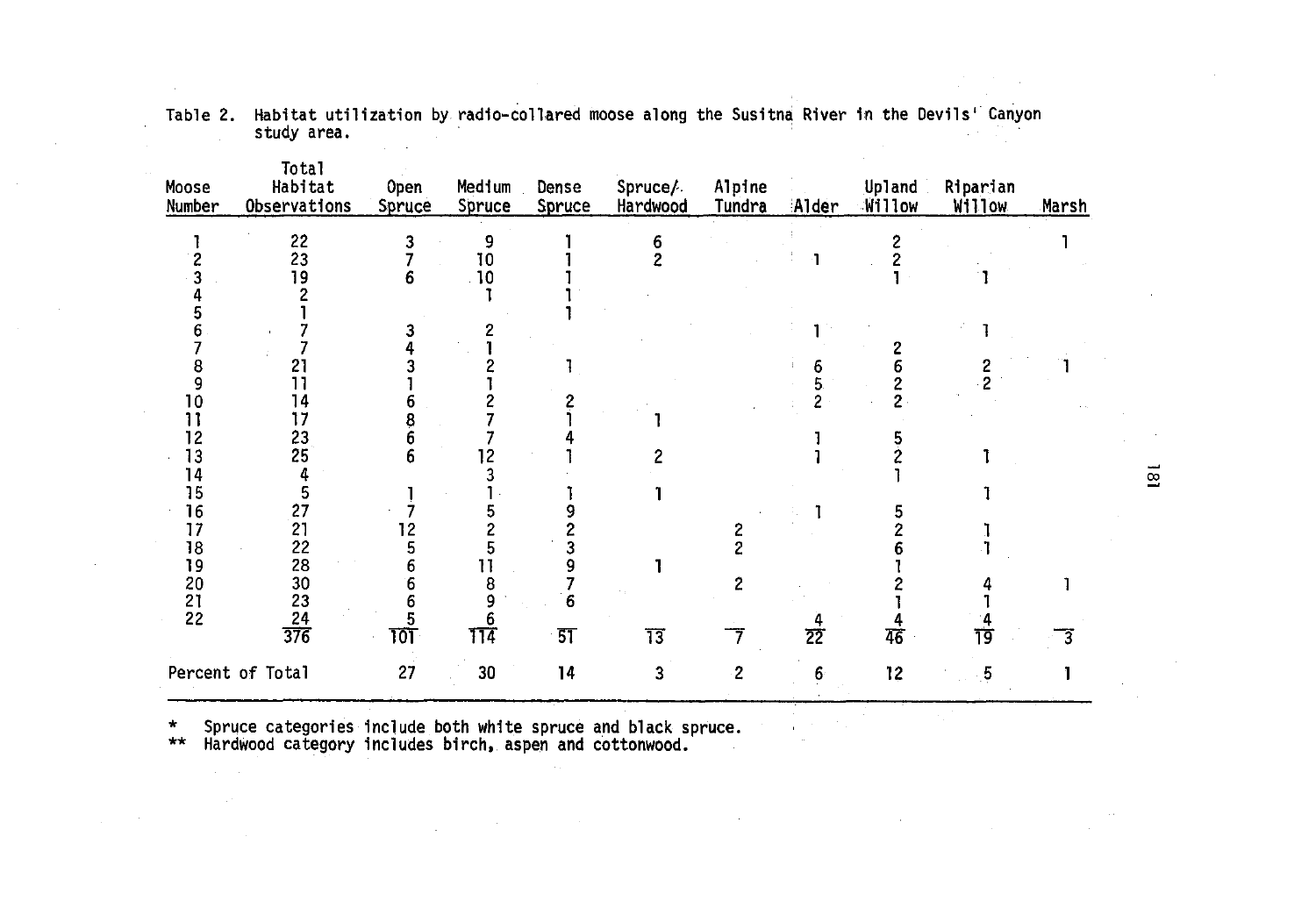data revealed that moose from several surrounding areas of the Susitna River basin migrate across or utilize this portion of the river during. some period of the year. Estimates of the total upper Susitna River basin population, based on a total of 2,037 moose counted during fall 1977 sex and age composition surveys in a portion of the'basin, range between 4,000 and 5,000 moose (ADF&G, unpublished data).

Although water levels in the Devil's Canyon reservoir are expected to remain relatively constant, the Watana reservoir may fluctuate as much as 78 m. The resulting ice shelving may provide an effective barrier 87 km long to those moose that migrate across this portion of the river to their seasonal ranges. This disruption of movements to traditional breeding and calving grounds may adversely affect productivity. Increased mortality of neonates during post calving movements may also occur.

Data available indicate moose depend heavily upon the river banks and adjacent areas for winter habitat both above and below the Watana and Devil's Canyon dam·sites. The lower spruce covered reaches of Watana Creek are probably critical for moose in this area during severe winters. The reservoir created by construction of the Watana dam would inundate a major portion of this winter habitat which in turn would substantially reduce the carrying capacity of those drainages lying between Jay Creek and Devil Creek.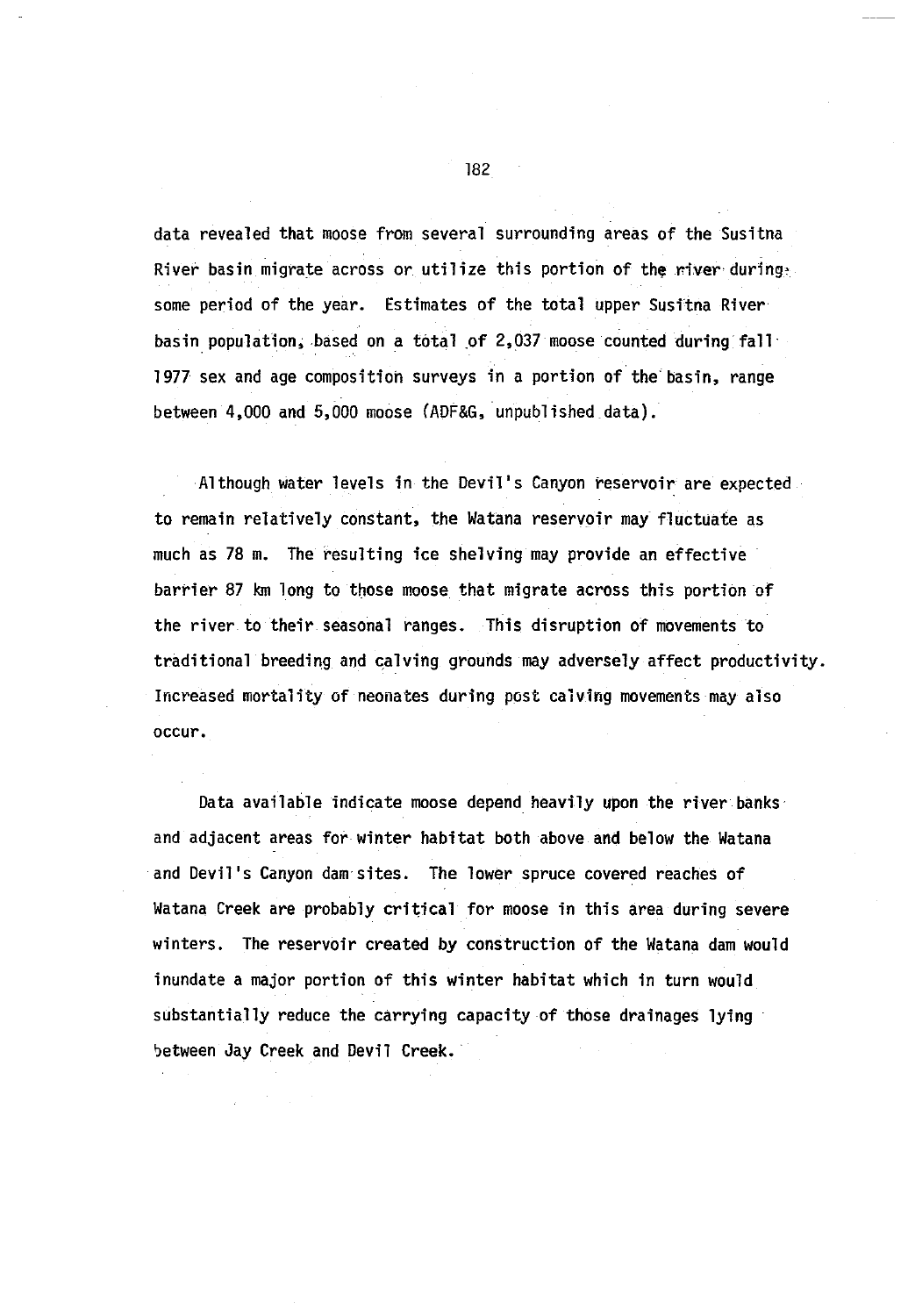.A reduction in moose carrying capacity would impact recreational sport hunting in this portion of the Susitna River drainage. Harvests have averaged 146 moose taken annually since 1974 within the immediate drainages along the upstream portion of the Susitna River (ADF&G, unpublished data). Approximately 475 to 500 sportsmen participate in moose hunts in this area each fall (op. cit.). It.is premature at this time to attempt to quantify the possible impact of the hydroproject on moose but if project impacts reduced local moose populations by <sup>50</sup> percent, the corresponding loss of harvest would be 7,500 moose during the life of the dam, presently estimated at 100 years by the Corps of Engineers. We would expect ungulate populations to be more severely impacted than the endemic predator species by dam construction as predators are less directly dependent on their habitat for sustenance. The resulting imbalance in predator-prey densities may further depress moose population and keep them at· low densities for several years. How significantly dam construction.might reduce or increase the level of hunter activity for both predators and ungulates is difficult to say at this time. Certainly, the construction of an access road to the Watana site through a presently roadless area would, if it remained open to the public, stimulate an increase in hunting pressure as would the creation of the proposed airstrip at the Watana site.

Although this moose population study focused on habitat upstream of the proposed hydropower development, the downstream effects of dam construction should be considered; The lack of adequate wintering areas is a major limiting factor to moose populations inhabiting the lower Susitna River valley (Chatelain 1951). Periodic flooding of major river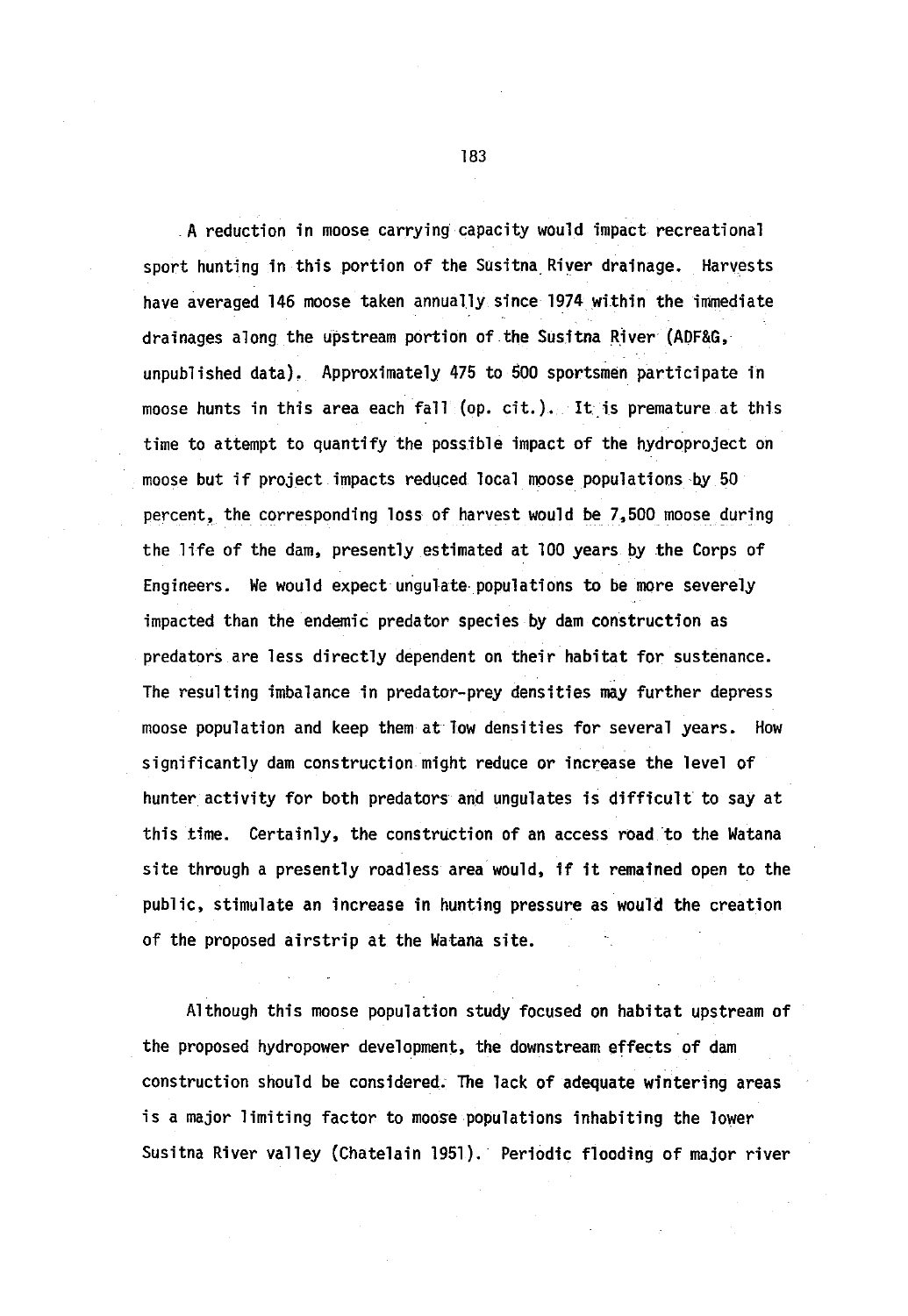systems causing rechannelization and subsequent colonization of the dry stream beds by riparian willows and cottonwoods provides a major portion of the presently available winter range in the valley. 1000 moose were observed in the western Talkeetna mountains between the Talkeetna River and Willow Creek during fall composition counts in November 1978 (ADF&G, unpublished data). Most of these moose winter along the lower Susitna River as do many from the Matanuska Valley and the Mt. Susitna area (Didrickson pers. comm.). Much of the flooding action of the Susitna River occurs during the spring when the volume of water flow may be as high as 2,550 cubic meters per second. Maintaining a steady flow year round of 230 to 280 cubic meters per second as proposed by the Corps of Engineers would effectively prevent this flooding activity. Without these periodic reversions to successional growth stages, it is likely these riparian areas would become mature stands of hardwoods in 25 to 30 years and would provide little forage to overwintering moose. Hence, these dams will not only adversely impact moose populations upstream, but will have far reaching effects on moose throughout the entire Susitna drainage.

# ACKNOWLEDGEMENTS

Several biologists with the Alaska Department of Fish and Game assisted us during the initial phase of this study. Drs. A. Franzmann and T. Bailey from the moose research center participated in the collaring operation. S. Eide, T. Spraker and T. Balland helped during all phases of field work. We wish to thank Drs. W. Gasaway and V. Ballenberghe for their helpful comments during the preparation of this manuscript.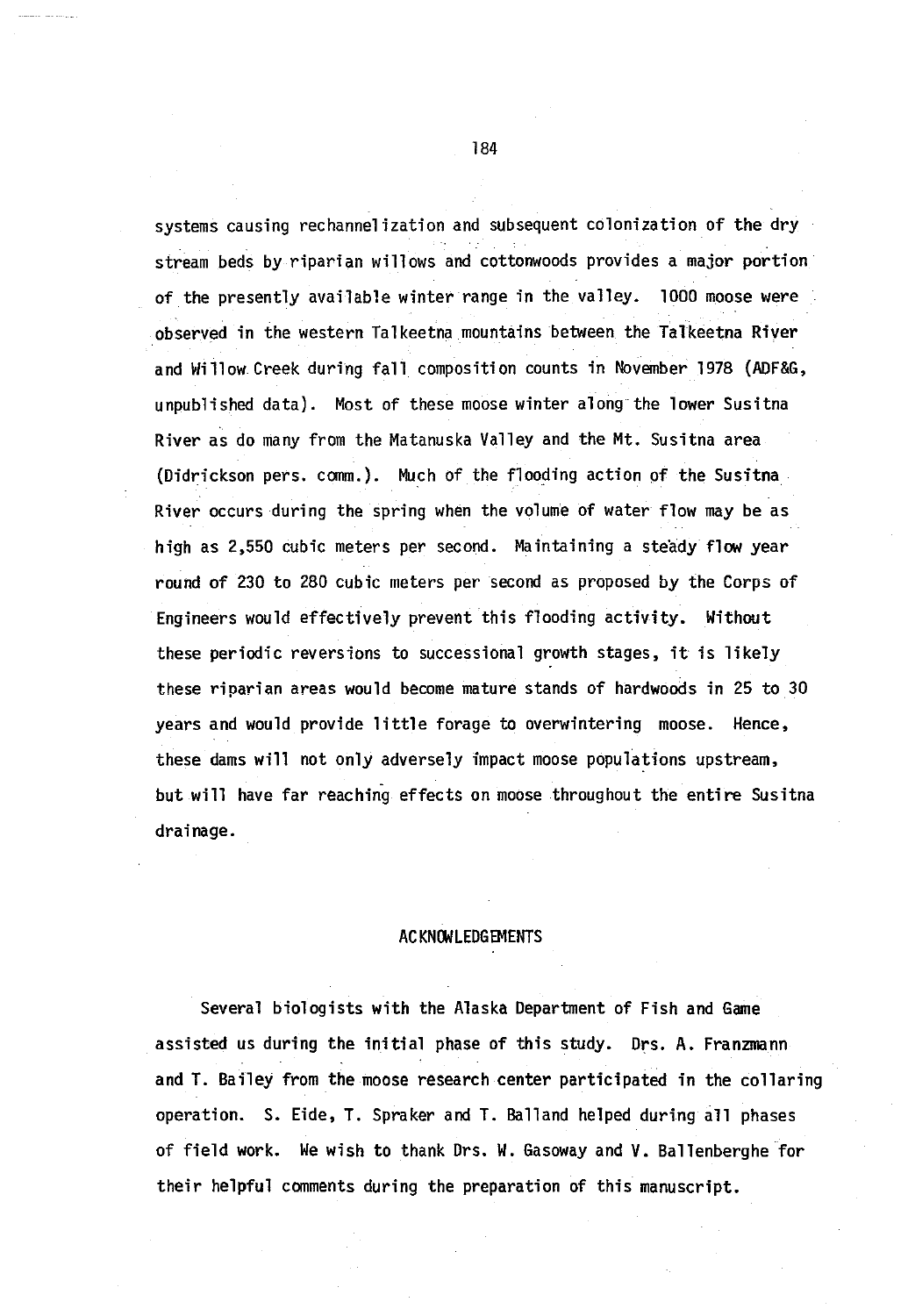# LITERATURE CITED

Alaska District, Army Corps of Engineers. 1975. Hydroelectric power and related purposes for the upper Susitna River Basin. Interim Feasibility Rept., 125 p.

- Alaska District, Army Corps of Engineers. 1977. Plan of study for Susitna hydropower, feasibility analysis. Prepared for the State of Alaska. 297 p.
- Ballard, W.B. and K.P. Taylor. 1978. Upper Susitna River moose population study. Alaska Dept. of Fish and Game P-R Proj. Rept. W-17-10, Job IB-1.20, 62 p. (multilith).
- Chatelain, E.F. 1951. Winter range problems of moose in the Susitna Valley. Proc. Alaskan Sci. Conf., 2;343-347.
- Franzmann, A.W., A. Flynn and P.D. Arneson. 1975. Levels of some mineral elements in Alaskan moose hair. J. Wildl. Mgmt. 39(2):374-378.
- Franzmann, A.W., P.D. Arneson, R.E. LeResche and J.L. Davis. 1974. Developing and testing new techniques for moose management. Alaska Dept. Fish and Game P-R Proj. Rept., W-17-2, W-17-3, W-17-4, W-17-5 and W-17-6. 54 p. (multilith).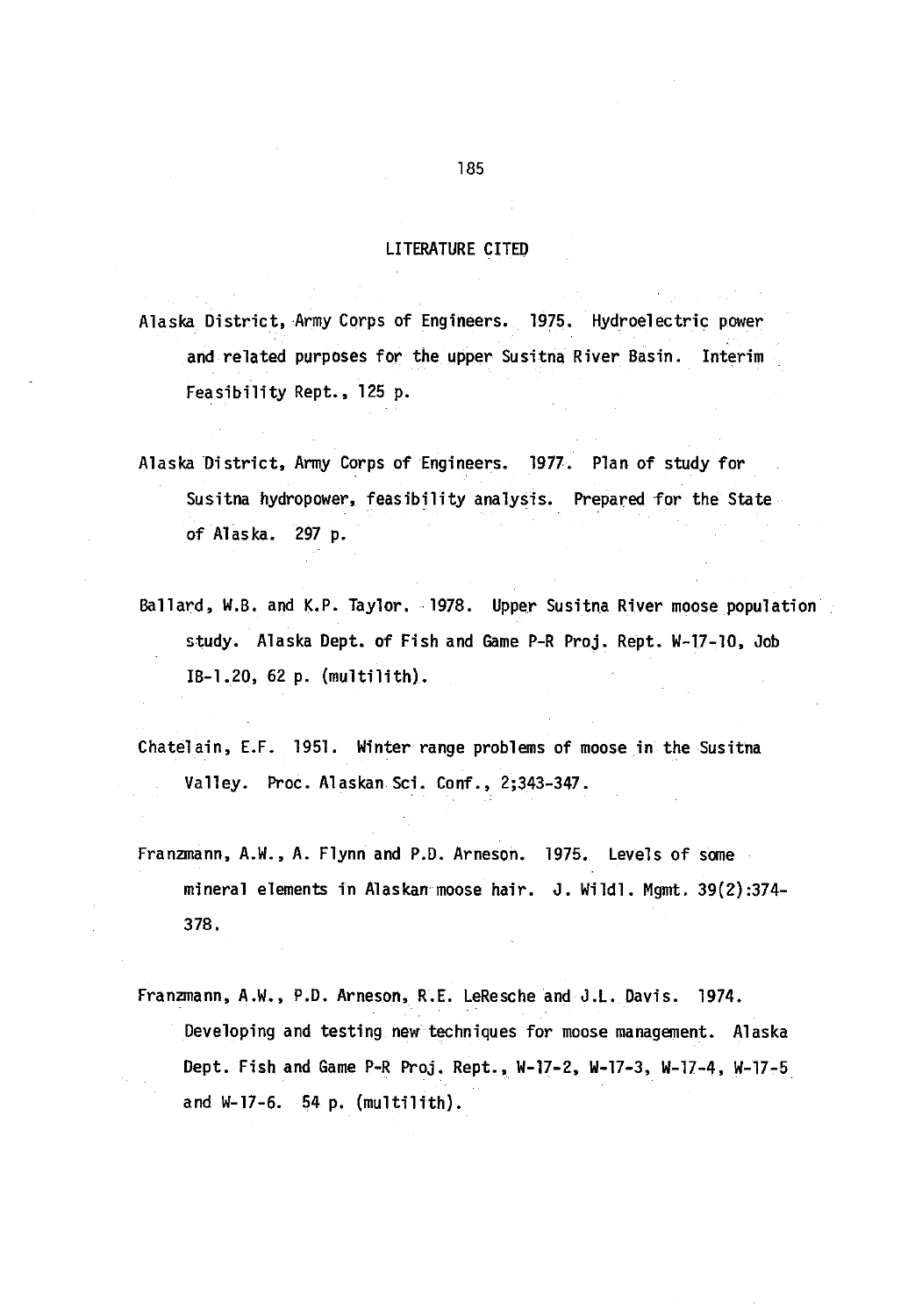Franzmann, A.W. and P.D. Arneson. 1973. Moose Research Center studies. Alaska Dept. Fish and Game P-R Proj. Rept., W-17-5.:1 60.p) (multilith)

- Gravel, M. 1977. Tapping Susitna's power. Sen. Mike Gravel Reports to Alaskans. July Newsletter. 4 p.
- Greer, K.R. and W.W. Hawkins. 1967. Determining pregnancy in elk by rectal palpation. J. Wildl. Mgmt., 31:145-149.
- LeResche, R.E. 1974. Moose migrations in North America with emphasis on Alaska. Naturaliste Can. 101:393-415.
- Mech, L.D. 1974. Current techniques in the study of elusive wilderness carnivores. Proc. XI Internat. Congress of Game Bio., 315-322 p.
- Sergeant, D.E. and D.H. Pimlott. 1959. Age determination in moose from sectioned incisor teeth. J. Wildl. Mgmt. 23(3) :315-321.
- U.S. Fish and Wildlife Service. 1975. Southcentral railbelt area upper Susitna River Basin hydroelectric project two dam plan. U.S. Dept. Interior, Anchorage, AK. 25 p.
- U.S. Soil Conservation Service. 1976-1978. Snow depths and water outlook for Southcentral Alaska. Monthly bulletin publiShed February through June.